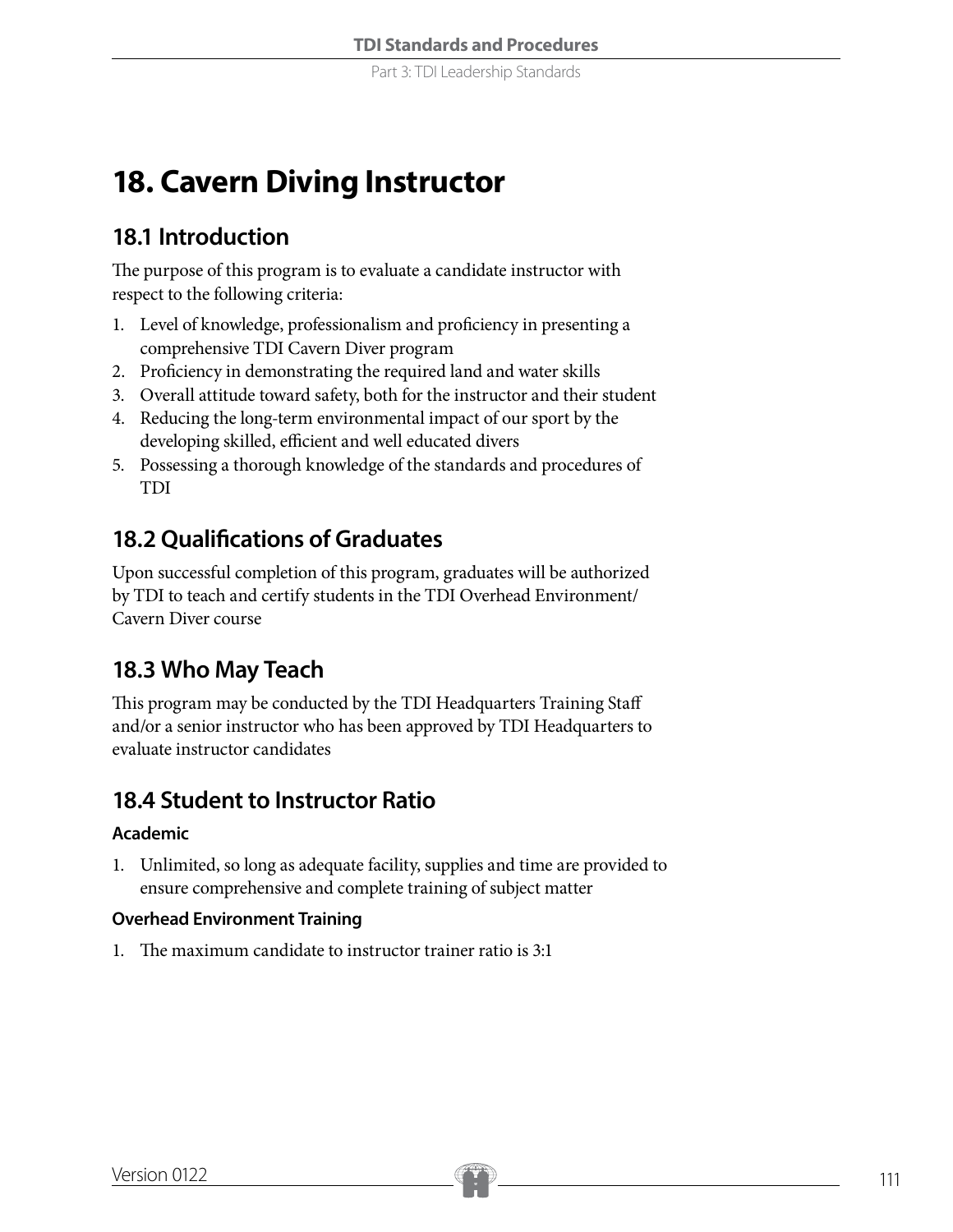Part 3: TDI Leadership Standards

### **18.5 Student Prerequisites**

- 1. Minimum age 21
- 2. Certified as an open water instructor in active teaching status with an internationally recognized scuba training agency for at least 1 year
- 3. Have a minimum certification of TDI Nitrox Instructor or equivalent and TDI Full Cave certification or equivalent
- 4. Provide proof of at least 100 full cave dives
- 5. Provide proof of teaching a minimum of 4 SDI/TDI/ERDI courses and assisting with a minimum of 1 complete TDI Cavern Diver course with 1 active TDI Cavern Instructor.
- 6. Provide recommendation from a TDI Cavern Instructor with which the candidate has assisted in cavern training classes and stating that the candidate is prepared for the instructor evaluation program

### **18.6 Course Structure and Duration**

### **Water Execution**

1. TDI allows the instructor trainers to structure programs accordingly; adequate time to ensure comprehension and ability to perform skills required

### **Program Structure**

1. Candidates must participate in a minimum of 2 supervised cavern dives

### **Duration**

1. Minimum time of 15 hours

### **Limits of Training**

- 1. Minimum cylinder size: 22.2 litres /160 cubic feet
- 2. Maximum penetration: 1/3 of a single cylinder.
- 3. 61 linear metres / 200 linear feet from the surface
- 4. Minimum starting pressure: 6 litres / 52 cubic ft of volume
- 5. Maximum depth: 40 metres / 130 feet
- 6. Daylight zone: within sight of the surface entrance
- 7. No restrictions (areas too small for two divers to pass side-by-side)
- 8. No decompression diving, safety stops as appropriate or necessary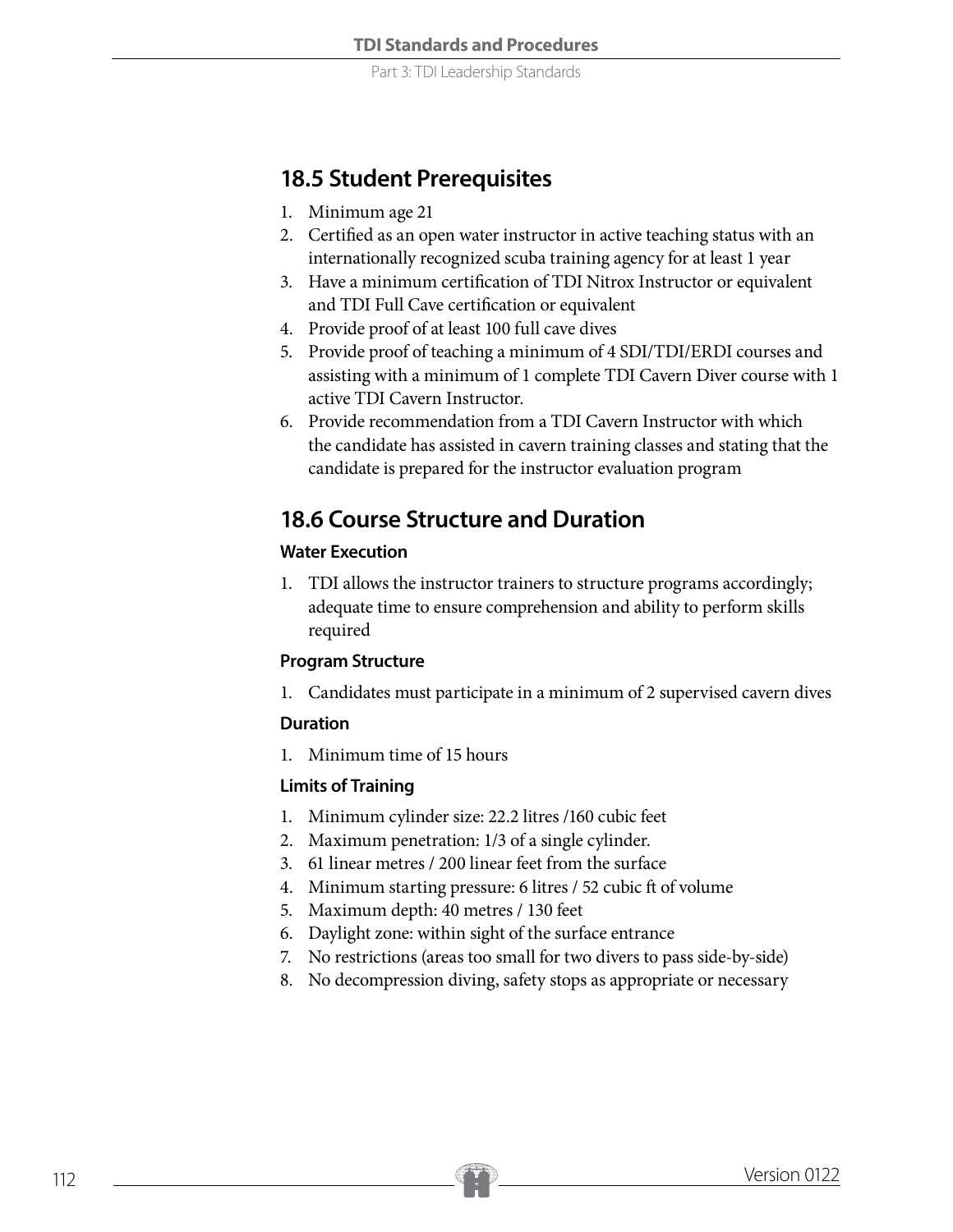### **18.7 Administrative Requirements**

#### **The following are the administrative tasks:**

- 1. Collect the course fees from all the instructor candidates.
- 2. Ensure that the instructor candidates have the required equipment
- 3. Communicate the training schedule to the instructor candidates
- 4. Have the instructor candidates:
	- a. Complete the *TDI Liability Release and Express Assumption of Risk form*
	- b. Submit the *TDI Medical Statement* form signed by a licensed physician

### **Upon successful completion of the course the instructor trainer must:**

1. Issue the appropriate TDI certification by submitting the appropriate *TDI Dive Leader Registration* form to TDI Headquarters

## **18.8 Required Equipment**

### **Required Reading:**

- 1. *TDI Cavern Diver* Manual or eLearning course
- 2. *TDI Cavern Diver* Instructor Guide
- 3. *TDI Cavern Diver* Digital Instructor Resource

### **Suggested Reading:**

- 1. *NACD Art of Safe Cave Diving*
- 2. *Basic Cave Diving A Blueprint for Survival*
- 3. *Caverns Measureless to Man*  Sheck Exley

### **Equipment Requirements**

- 1. Primary cylinders, minimum volume size is 22.2 litres / 160 cubic feet, a manifold system recommended
- 2. Mask, low volume recommended
- 3. Fin straps taped or reversed if applicable
- 4. Appropriate cylinder harness and buoyancy compensator device (BCD) with automatic low pressure inflator
- 5. Two completely independent first and second stage regulators; one regulator having a long hose, one first stage regulator having a submersible pressure gauge and low pressure hose for buoyancy compensator device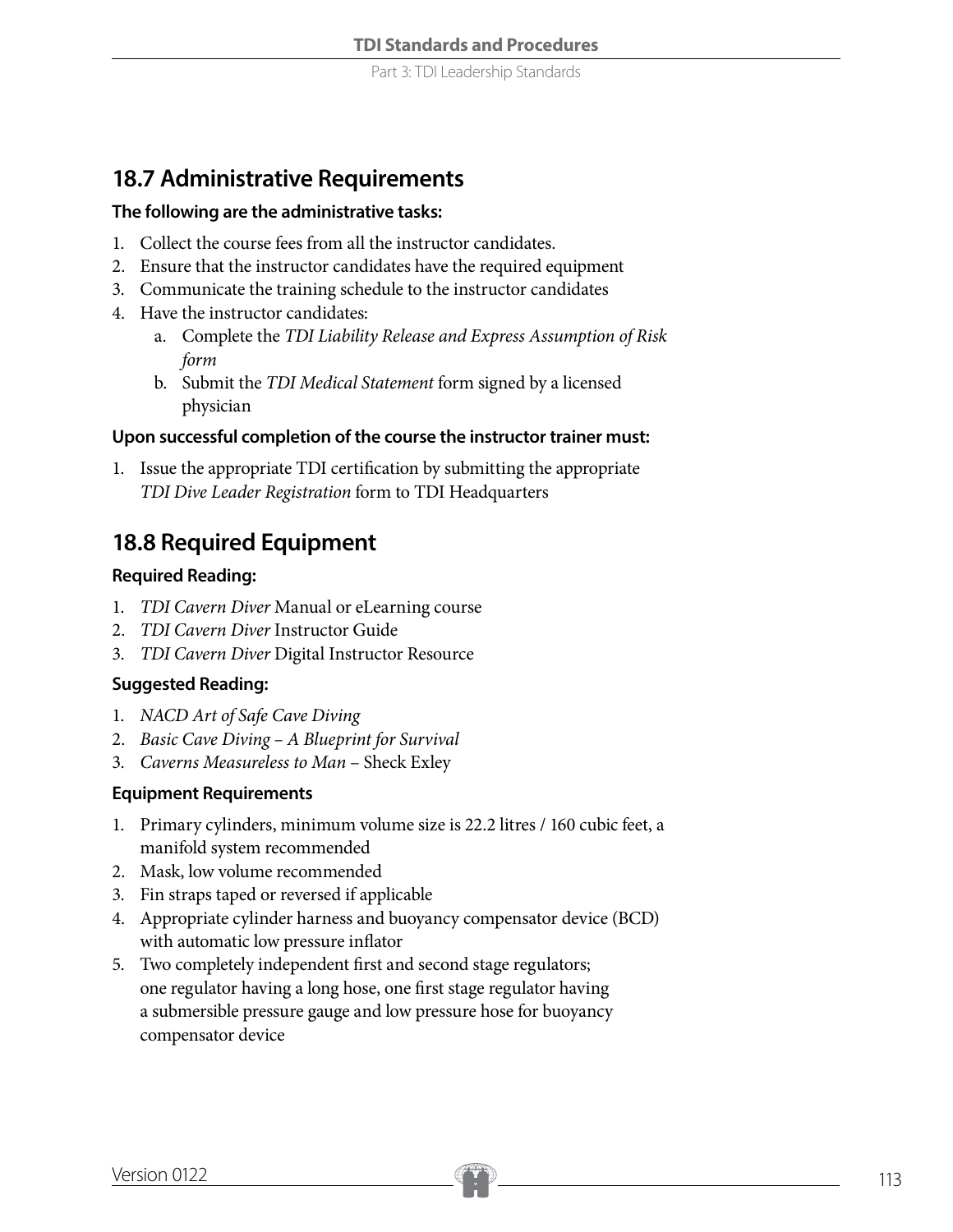- 6. Three battery powered lights consisting of:
	- a. A primary light with illumination sufficient for the environment and an expected burn time appropriate for the planned dive
	- b. Two back up lights, each having an expected burn time suitable for the planned dive
- 7. Exposure suit, adequate for the diving environment
- 8. Watch or bottom timer and a depth gauge; a dive computer may be used in place of one or both)
- 9. Computer and/or submersible dive tables, both are recommended
- 10. Slate or wet notes and pencil
- 11. Small knife or other suitable line cutting device
- 12. Safety reel with a minimum of 37 metres / 125 feet of guideline
- 13. One primary cave diving reel with approximately 107 metres / 350 feet per team
- 14. Three directional line arrows
- 15. One non-directional marker

**Note:** The instructor candidate must be in full cave equipment configuration for all water activities.

### **18.9 Required Subject Areas**

- 1. Policy of Cavern Diving
- 2. Gas Matching Procedures/Management
- 3. Accident Analysis
- 4. Psychological Considerations
- 5. Equipment Considerations
	- a. Body posture and buoyancy control
	- b. Communication
	- c. Hand signals
	- d. Light signals
- 6. Touch Contact
- 7. Swimming Techniques
- 8. Review of Problem Solving
	- a. Accident analysis
	- b. Equipment failure scenarios
	- c. Emergency procedures
	- d. Body posture/trim
	- e. Buoyancy control
	- f. Line following
	- g. Propulsion techniques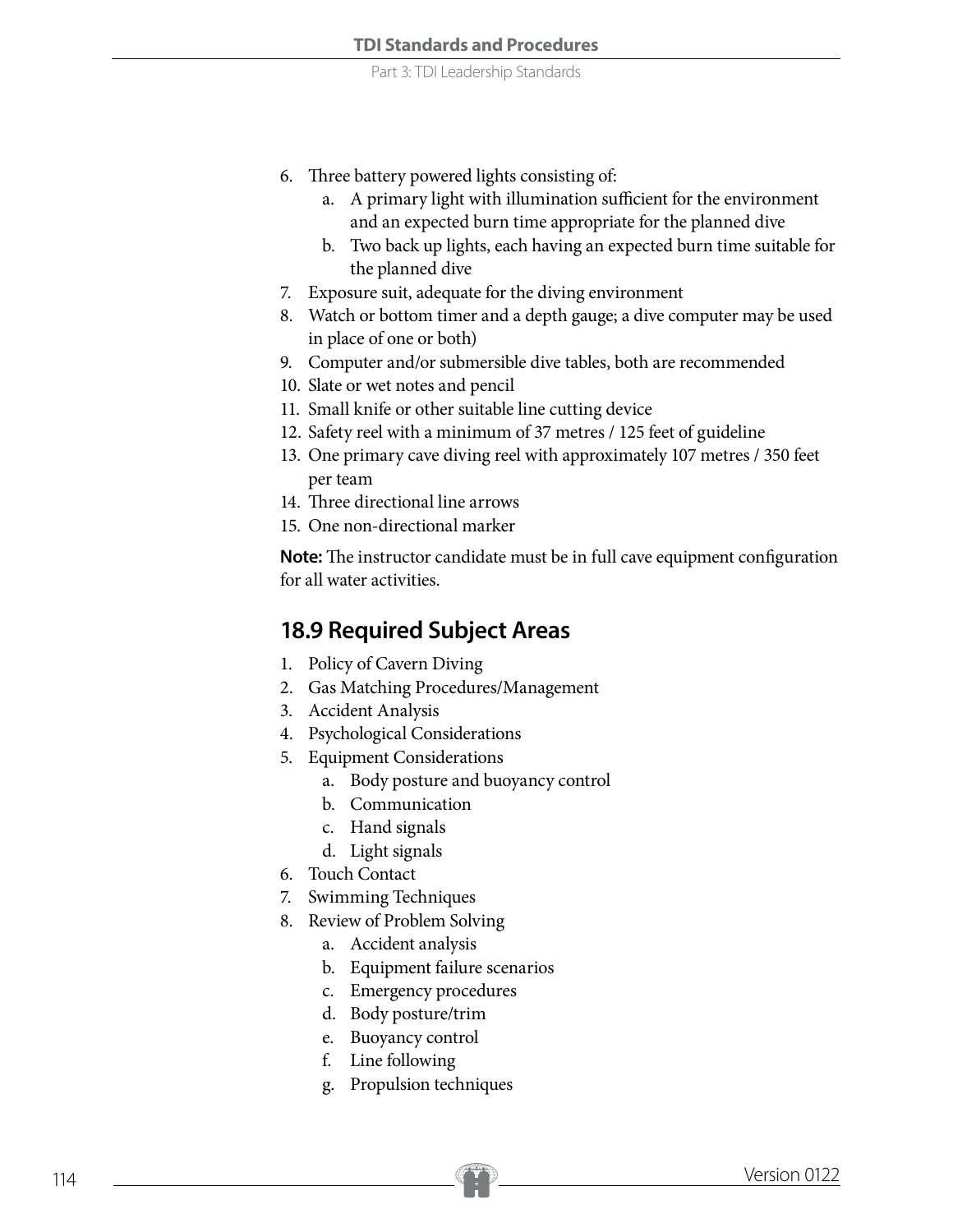Part 3: TDI Leadership Standards

- 9. Review of Dive Tables/Computers
- 10. Physiology
	- a. Breathing techniques
	- b. Stress management
- 11. Cave Environment/Conservation
- 12. Land Owner Relations
- 13. Local Access Requirements

# **18.10 Required Skill Performance and Graduation Requirements**

**The instructor candidates are required to demonstrate the cave diver land/safety drills as described in the** *TDI Diving in Overhead Environments* **materials. Candidates will teach and encourage cave manners and proper etiquette at all times.**

- 1. Proper use of reels; primary, safety
- 2. Simulated situations/emergencies including:
	- a. Air sharing
	- b. Line entanglement
	- c. Broken or cut guideline
	- d. Primary light failure
	- e. Valve-regulator failure
	- f. Fin and mask failures
- 3. Communication
	- a. Light
	- b. Hand and touch
- 4. Candidates are required to present a minimum of 2 lectures, 1 prepared and 1 impromptu, from the TDI Diving in Overhead Environments Diver materials

### **Candidate must be proficient with the following in-water skills during cavern dives, and must demonstrate and conduct the student through a selection of the following:**

- 1. Dive planning to include conservative decompression procedures and proper diver etiquette on all dives
- 2. Pre-dive briefing, air supply and equipment matching, bubble check, airsharing, and post-dive critique
- 3. Buoyancy control, body posture, and propulsion techniques
- 4. Communication with use of light/hand signals